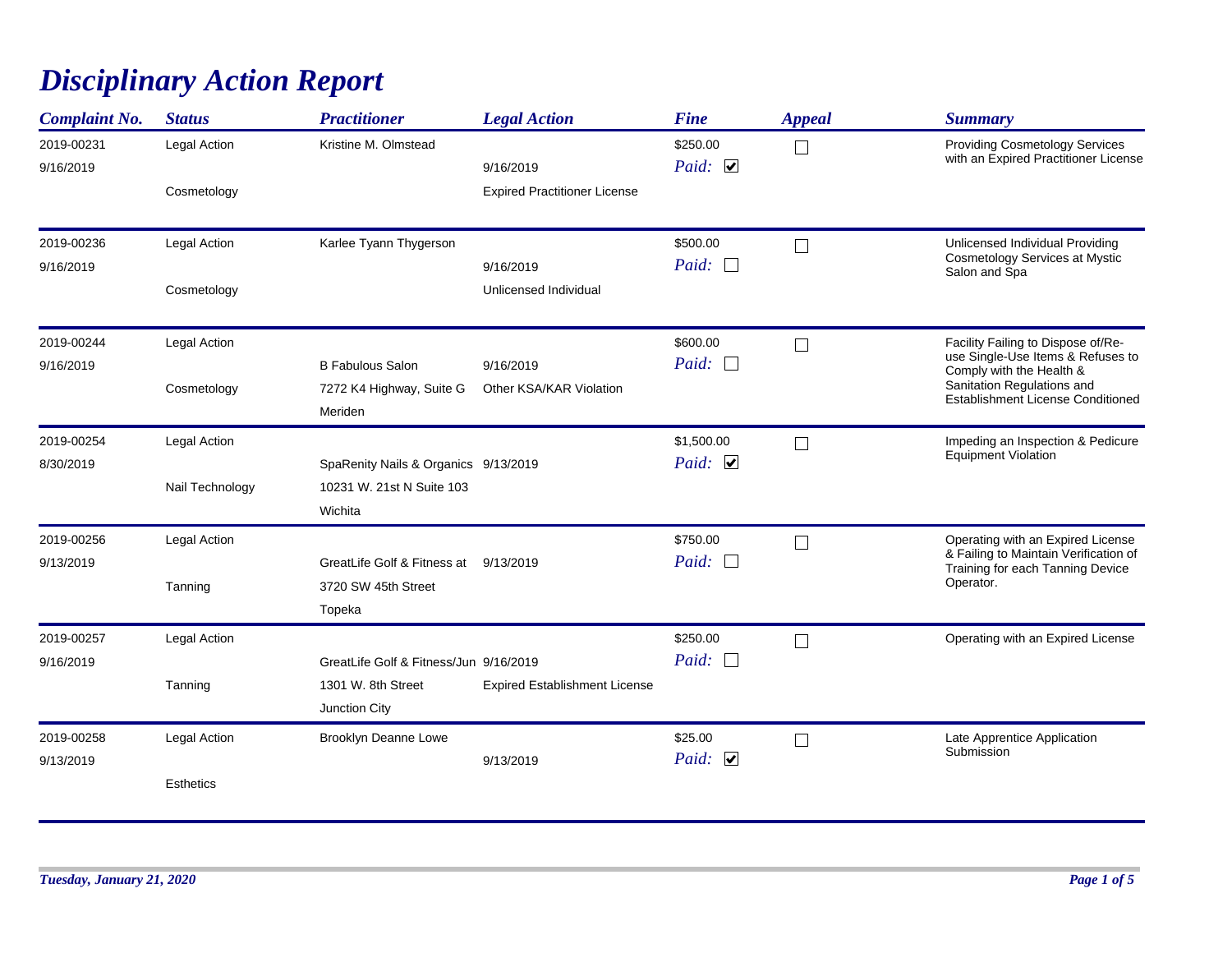| <b>Complaint No.</b>    | <b>Status</b> | <b>Practitioner</b> | <b>Legal Action</b> | <b>Fine</b>             | <b>Appeal</b>     | <b>Summary</b>                                                                  |
|-------------------------|---------------|---------------------|---------------------|-------------------------|-------------------|---------------------------------------------------------------------------------|
| 2019-00261<br>9/13/2019 | Legal Action  | Victoria J. Carson  | 9/13/2019           | \$25.00<br>Paid: $\Box$ | $\vert \ \ \vert$ | Late Apprentice Application<br>Submission; more than 15 days<br>from start date |
|                         | Cosmetology   |                     |                     |                         |                   |                                                                                 |
| 2019-00262              | Legal Action  | Jacob T. Hoffman    |                     | \$25.00                 | $\Box$            | Late Apprentice Application<br>Submission; more than 15 days                    |
| 9/13/2019               | Cosmetology   |                     | 9/13/2019           | Paid: $\Box$            |                   | from start date                                                                 |
| 2019-00264<br>9/13/2019 | Legal Action  | Kaitlyn R. Hoyt     | 9/13/2019           | \$25.00<br>Paid: $\Box$ | $\Box$            | Late Apprentice Application<br>Submission; more than 15 days                    |
|                         | Cosmetology   |                     |                     |                         |                   | from start date                                                                 |
| 2019-00265<br>9/13/2019 | Legal Action  | Keera Huber         | 9/13/2019           | \$25.00<br>Paid: $\Box$ | $\Box$            | Late Apprentice Application<br>Submission; more than 15 days                    |
|                         | Cosmetology   |                     |                     |                         |                   | from start date                                                                 |
| 2019-00266<br>9/13/2019 | Legal Action  | Lindsey B. Robinson | 9/13/2019           | \$25.00<br>Paid: $\Box$ | $\Box$            | Late Apprentice Application<br>Submission; more than 15 days                    |
|                         | Cosmetology   |                     |                     |                         |                   | from start date                                                                 |
| 2019-00267              | Legal Action  | Allison R. Moore    |                     | \$25.00<br>Paid: $\Box$ | $\Box$            | Late Apprentice Application<br>Submission; more than 15 days                    |
| 9/13/2019               | Cosmetology   |                     | 9/13/2019           |                         |                   | from start date                                                                 |
| 2019-00268<br>9/13/2019 | Legal Action  | Abigayle L. Porter  | 9/13/2019           | \$25.00<br>Paid: $\Box$ | $\Box$            | Late Apprentice Application<br>Submission; more than 15 days                    |
|                         | Cosmetology   |                     |                     |                         |                   | from start date                                                                 |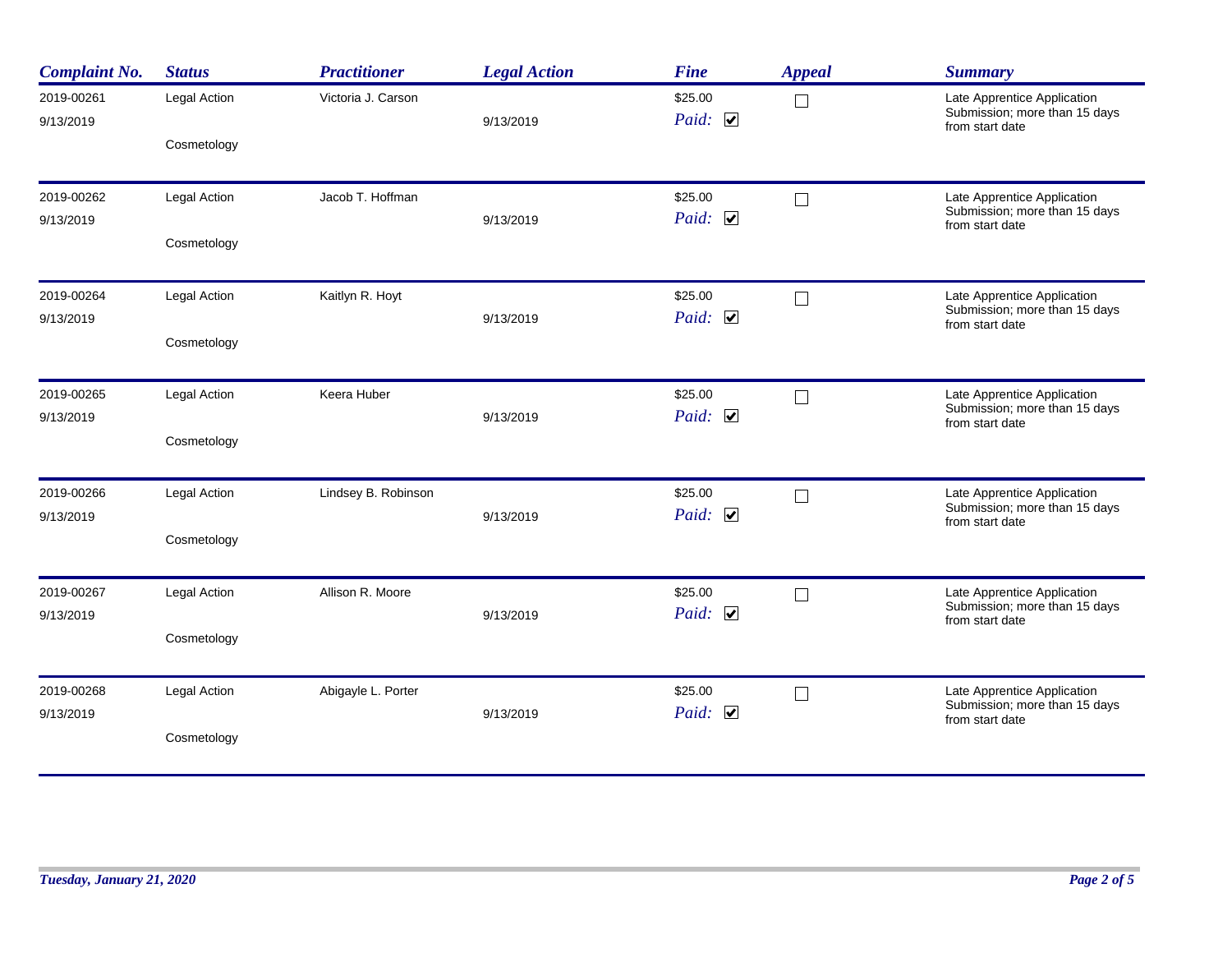| <b>Complaint No.</b>    | <b>Status</b> | <b>Practitioner</b>  | <b>Legal Action</b>            | <b>Fine</b>                | <b>Appeal</b> | <b>Summary</b>                                                                  |
|-------------------------|---------------|----------------------|--------------------------------|----------------------------|---------------|---------------------------------------------------------------------------------|
| 2019-00269<br>9/13/2019 | Legal Action  | Alicia S. Willingham | 9/13/2019                      | \$25.00<br>Paid: $\Box$    | $\Box$        | Late Apprentice Application<br>Submission; more than 15 days<br>from start date |
|                         | Cosmetology   |                      |                                |                            |               |                                                                                 |
| 2019-00270              | Legal Action  | Amaya C. Yanes       |                                | \$25.00                    | $\Box$        | Late Apprentice Application<br>Submission; more than 15 days                    |
| 9/13/2019               | Cosmetology   |                      | 9/13/2019                      | Paid: $\Box$               |               | from start date                                                                 |
| 2019-00271              | Legal Action  | Brittany M. Shepard  |                                | \$0.00                     | $\Box$        | Apprentice Felony Application                                                   |
| 9/16/2019               | Cosmetology   |                      | 9/16/2019                      | Paid:<br>$\Box$            |               | Denied                                                                          |
|                         |               |                      |                                |                            |               |                                                                                 |
| 2019-00275<br>9/13/2019 | Legal Action  | Hang T. Vo           | 9/13/2019                      | \$1,000.00<br>Paid: $\Box$ | $\Box$        | Obtained a License by Fraudulent<br>Misrepresentation                           |
|                         | Cosmetology   |                      | Misrepresentation              |                            |               |                                                                                 |
| 2019-00276              | Legal Action  | Hanh Thi Le          |                                | \$1,000.00                 | $\Box$        | Obtained a License by Fraudulent<br>Misrepresentation                           |
| 9/13/2019               | Cosmetology   |                      | 9/13/2019<br>Misrepresentation | Paid: $\Box$               |               |                                                                                 |
|                         |               |                      |                                |                            |               |                                                                                 |
| 2019-00277<br>9/13/2019 | Legal Action  | Lieu Thi Hung        | 9/13/2019                      | \$1,000.00<br>Paid: $\Box$ | $\Box$        | Obtained a License by Fraudulent<br>Misrepresentation                           |
|                         | Cosmetology   |                      | Misrepresentation              |                            |               |                                                                                 |
| 2019-00278<br>9/13/2019 | Legal Action  | Son Van Tran         | 9/13/2019                      | \$1,000.00<br>Paid:        | $\Box$        | Obtained a License by Fraudulent<br>Misrepresentation                           |
|                         | Cosmetology   |                      | Misrepresentation              |                            |               |                                                                                 |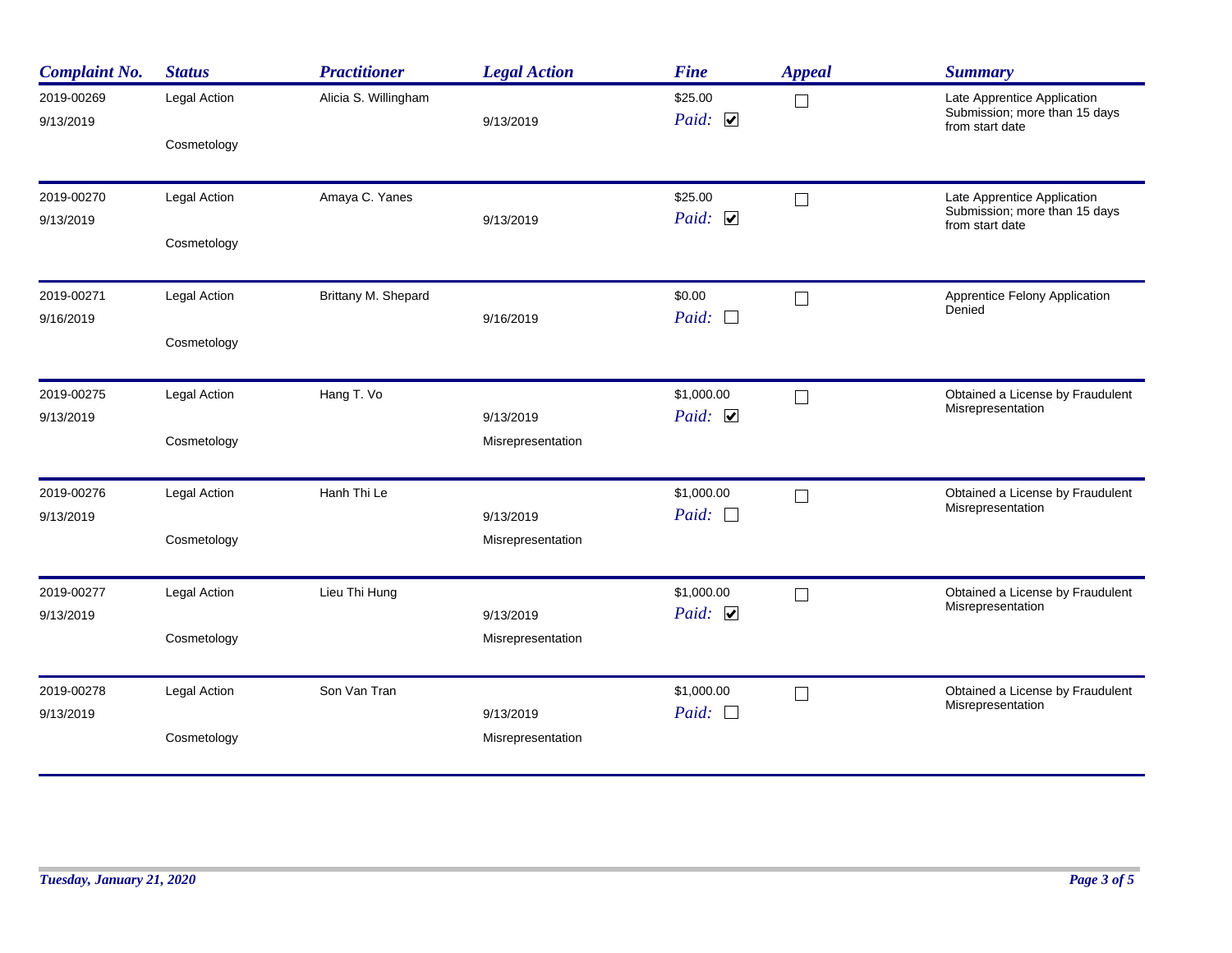| <b>Complaint No.</b>    | <b>Status</b>                   | <b>Practitioner</b>   | <b>Legal Action</b>            | <b>Fine</b>                | <b>Appeal</b> | <b>Summary</b>                                                                               |
|-------------------------|---------------------------------|-----------------------|--------------------------------|----------------------------|---------------|----------------------------------------------------------------------------------------------|
| 2019-00279<br>9/13/2019 | Legal Action<br>Nail Technology | Thanh Thi Ngoc Nguyen | 9/13/2019<br>Misrepresentation | \$0.00<br>Paid:            |               | Refusal to Issue License / Attempt<br>to Obtain a License by Fraudulent<br>Misrepresentation |
| 2019-00280<br>9/13/2019 | Legal Action<br>Cosmetology     | Thao T. Le            | 9/13/2019<br>Misrepresentation | \$1,000.00<br>Paid: $\Box$ | $\Box$        | Obtained a License by Fraudulent<br>Misrepresentation                                        |
| 2019-00281<br>9/13/2019 | Legal Action<br>Cosmetology     | Thuy Thi Nguyen       | 9/13/2019<br>Misrepresentation | \$1,000.00<br>Paid: $\Box$ |               | Obtained a License by Fraudulent<br>Misrepresentation                                        |
| 2019-00282<br>9/13/2019 | Legal Action<br>Cosmetology     | Toan Nguyen           | 9/13/2019<br>Misrepresentation | \$600.00<br>Paid:          |               | Obtained a License by Fraudulent<br>Misrepresentation                                        |
| 2019-00283<br>9/13/2019 | Legal Action<br>Cosmetology     | Tuyen Thi Le          | 9/13/2019<br>Misrepresentation | \$1,000.00<br>Paid: $\Box$ | $\Box$        | Obtained a License by Fraudulent<br>Misrepresentation                                        |
| 2019-00284<br>9/13/2019 | Legal Action<br>Cosmetology     | Xuan Thi Thanh Bui    | 9/13/2019<br>Misrepresentation | \$1,000.00<br>Paid: $\Box$ |               | Obtained a License by Fraudulent<br>Misrepresentation                                        |
| 2019-00285<br>9/13/2019 | Legal Action<br>Cosmetology     | Bu Thi Vo             | 9/13/2019<br>Misrepresentation | \$1,000.00<br>Paid: $\Box$ | $\Box$        | Obtained a License by Fraudulent<br>Misrepresentation                                        |